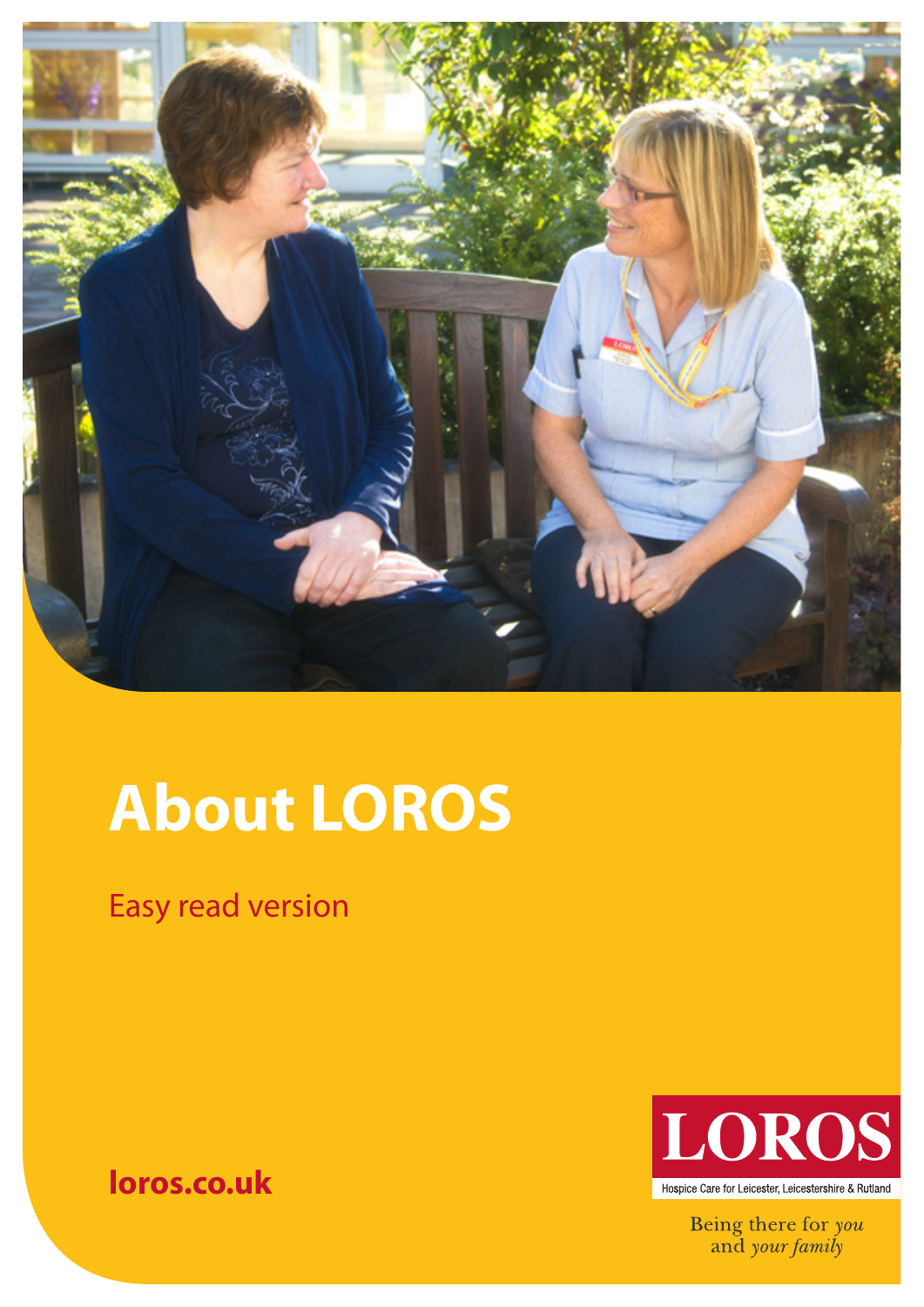## **Who we are and what we can do for you**





#### **LOROS is a Hospice for people over the age of 18 in Leicester, Leicestershire and Rutland.**

LOROS is a place that people who have an illness or are dying can go to get help and care. Your family and carers can also get support.

- 1. Hospices are smaller than hospitals and are less busy and more like home
- 2. Some people go to a hospice for short periods of time, maybe for a day or for a week for treatment of their symptoms
- 3. A symptom is a sign that tells you something is wrong like having a headache or feeling tired all the time

LOROS looks after people who have an illness that cannot be cured and that is not going to get better, for example:



- Some types of cancer
- Motor neurone disease which affects your muscles
- When people have bad problems with breathing, heart or tummy that won't get better

LOROS nurses and doctors are specially trained to help people and their families cope with:



- Illness, pain and sickness
- Sad and worried feelings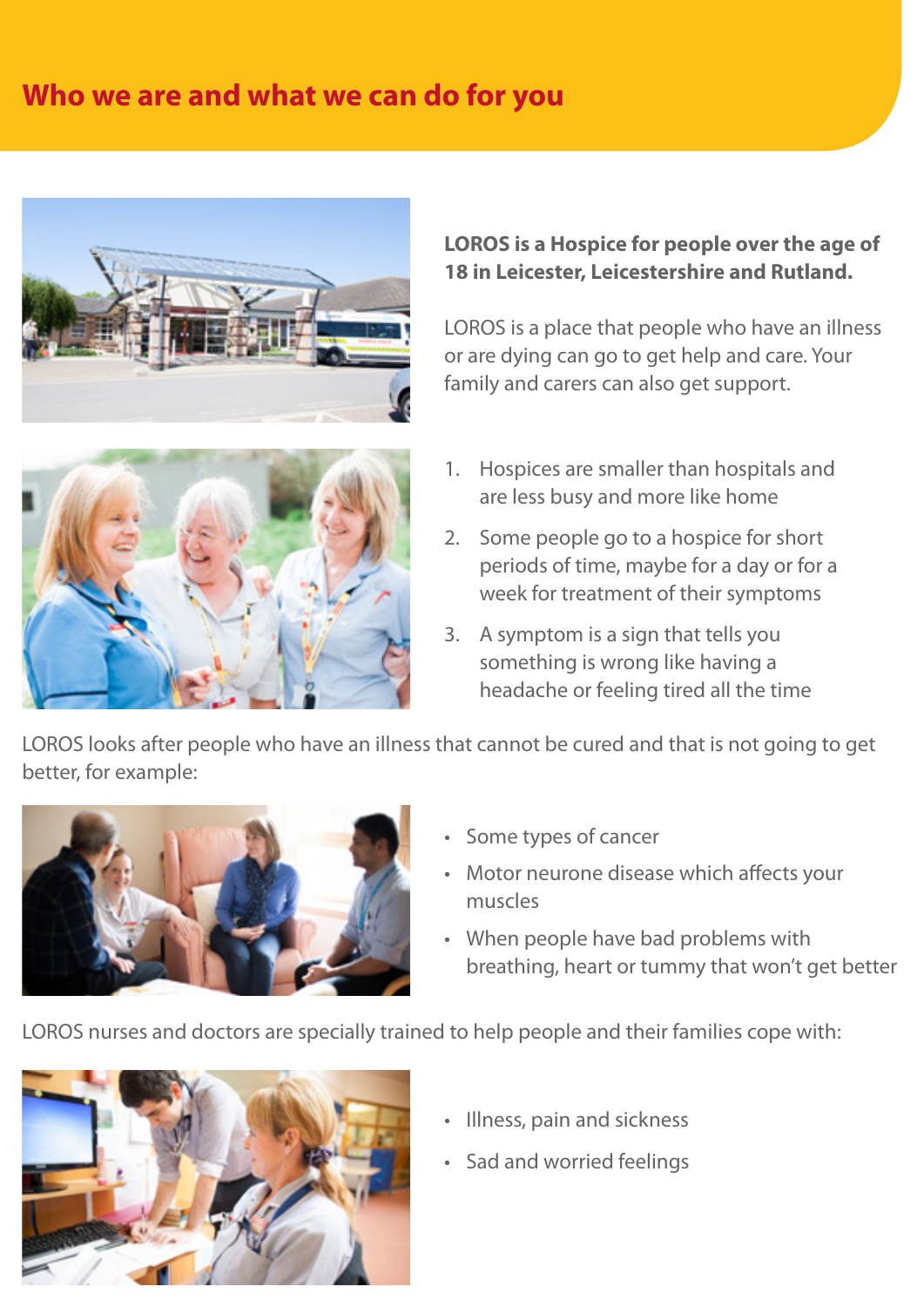### **LOROS can give other types of support such as:**



**Massage** that can help you feel more relaxed and less worried.





**Occupational therapy** to help you look after yourself.







**Physiotherapy** helps to keep your body moving by exercises.

**Outpatients** 

doctor.

**clinics** Where you can see a LOROS







**Day therapy** to

come to every week or every two weeks for a break and to see a nurse. We try and have fun too.

#### **Counselling**

may help people who are ill and their families to talk about their feelings.

**The chaplain**

is happy to talk about sad things and God.

**Home visiting service** A home visitor can come to your home and give your family or carer a break every week for 3 hours.

#### **Community nurse specialists**

LOROS nurses come and see people at home to help them.

**Cultural support officer** helps people with their cultural needs.





a ward for people who are very ill to come and stay. We try and help people with pain and also look after them when they die.

**Ward** LOROS has

**Lymphoedema**  nurses help with swelling in the body – sometimes they use bandages and rub on cream.